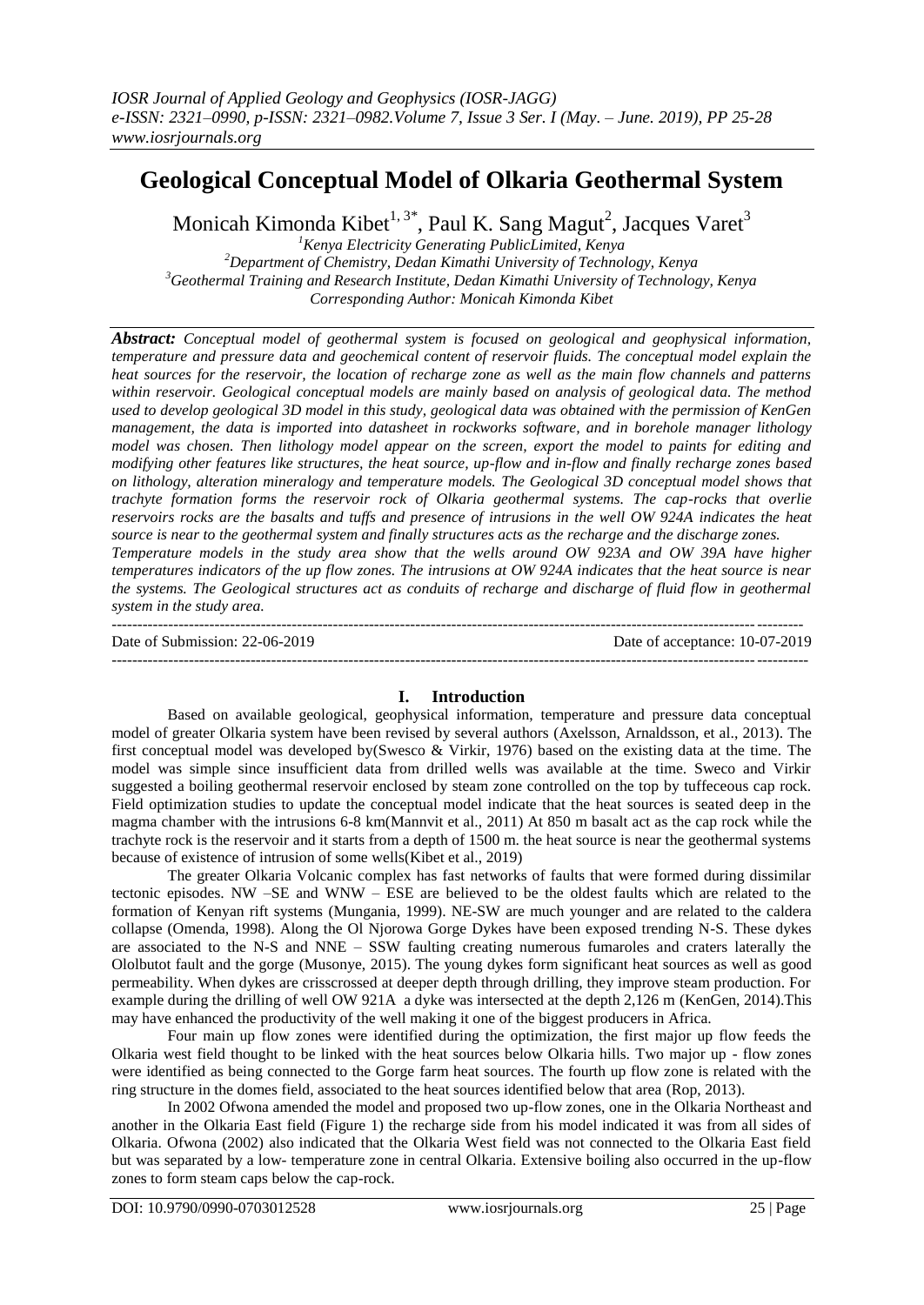

For conceptual model to be comprehensive to geothermal systems it should be incorporated with the following information's(Axelsson,Mortensen, et al., 2013). Firstly, the size of the system should be provided secondly, the heat source for the system should be explained. Thirdly, the location of the hot up-flow zones should be included. Fourthly, describe the location of colder recharge zones and general flow pattern in a system.The main permeable flow structures (faults,fractures and dykes) should be located in the system with flow barriers and finally the cap-rock and division of system into subsystems and separate reservoirs should be defined.

## **II. Methodology**

## **Rockworks and windows paint**

Geological 3D model was modelled in the study by use of rockworks software. The analyzed geological data was obtained with permission from KenGen management, the data is imported into datasheet in rockworks. In borehole manager choose lithology model to display the lithology model. The 3D model was exported to windows paint where it was edited and modified to locate the heat source, cap-rock and the recharge and discharge zones to create the geological conceptual model. Together with temperature model, lithology and alteration mineralogy a 3D geological conceptual model was created. Rockworks can display lithology data in numerous formats. In this study rockworks17 was used to model the 3D, with procedureoutlined in Figure 2.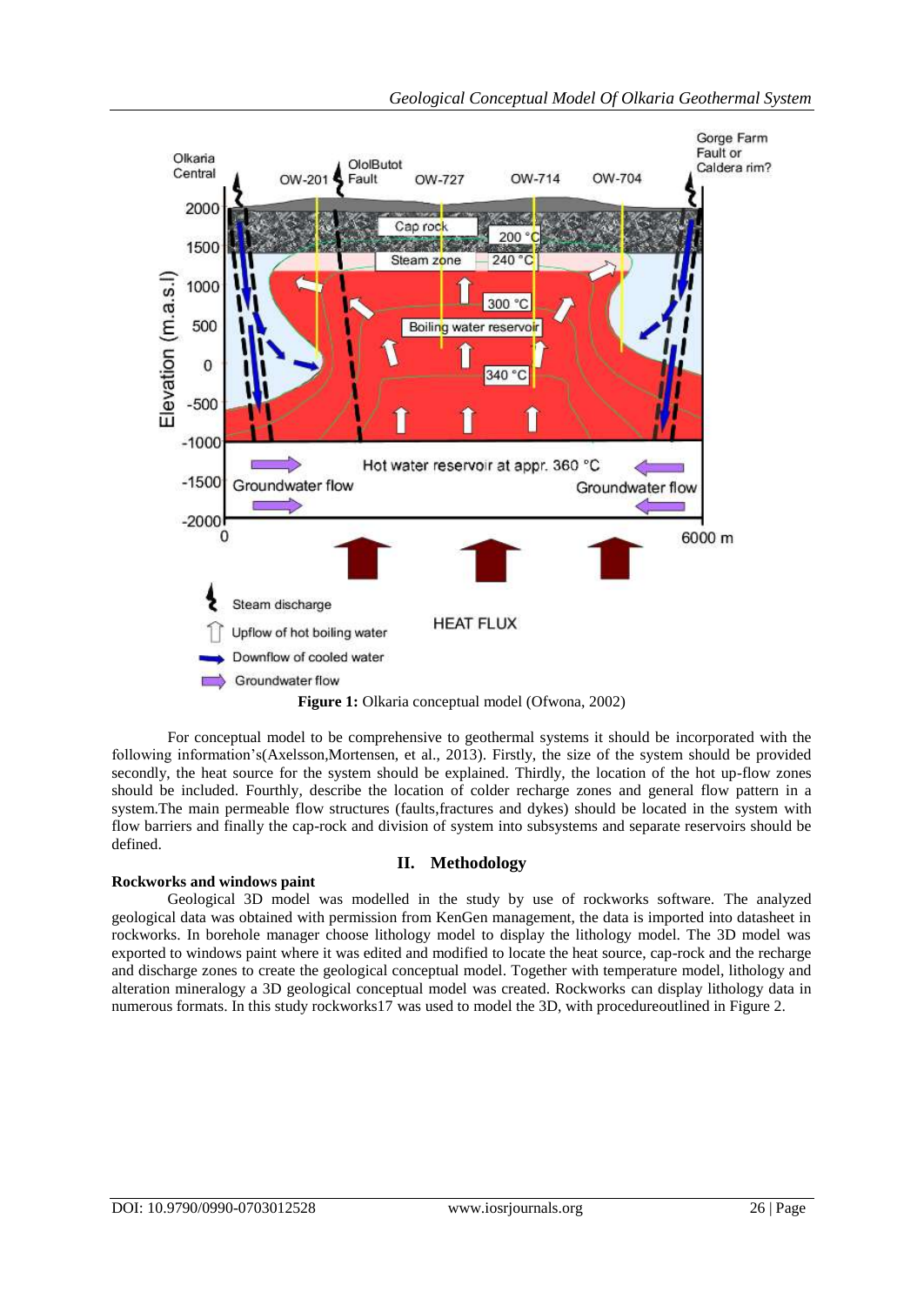

**Figure 2:** Rockworksflow diagram

## **III. Results and Discussion**

A conceptual model is a very important feature in geothermal energy. When developing the model various disciplinary approaches where parameters from diverse geosciences involved in exploration and development are put together. To construct the model knowledge of heat source, the fluid recharge, the up-flow zones and the cap-rock or impermeable zone, permeable zone or the reservoir is necessary. In this study the interpretation of lithology and geological structures were used to create a geological conceptual model, Figure 3. The diagram shows how geothermal systems exist within the study area. The heat source is located some kilometers below OW 924A with an assumption made regarding existence of intrusions in well OW 924A. The structures (faults, dykes) act as both recharge and discharge zones; it allows percolation of cold water into the system and can discharge through fumaroles, hot spring or through drilling of hot wells to tap the steam.



**Figure 3:** Schematic Geological conceptual model of the study area. The figure is not drawn to scale